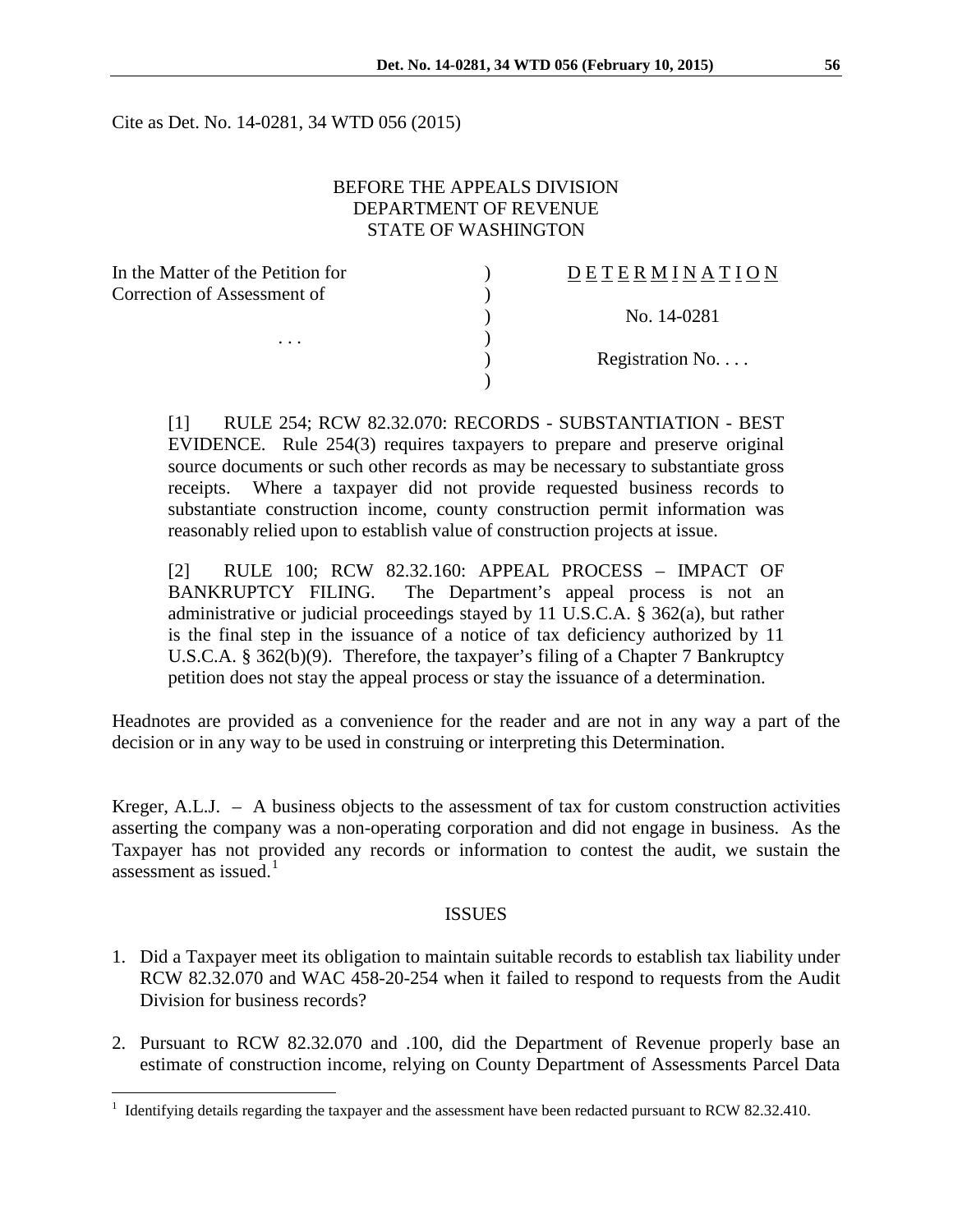and Contractor Permit detail, when the Taxpayer repeatedly failed to provide additional information?

3. Does the filing of a bankruptcy petition stay the appeals process initiated by the Taxpayer?

# FINDINGS OF FACT

[Taxpayer] is a Washington corporation. The North American Industry Classification System (NAICS) code listed for the Taxpayer's business account indicated contracting activities focused on painting and wall covering services. However, county records indicated the Taxpayer was also engaged in the business of custom construction of residential homes.

In early 2013, the Audit Division (Audit) of the Department of Revenue (Department) contacted the Taxpayer to schedule an audit of the Taxpayer's business. In a phone call, between the auditor and the president of the Taxpayer, on March 30, 2013, the president stated he had sent the letter informing him of the audit to his accountant and was not sure what records needed to be produced. The president requested the auditor send him another copy of the letter notifying the business of the pending audit detailing the records to be provided, which the auditor sent. The president also requested additional time to consult with his accountant prior to the scheduling audit. The auditor agreed to call back in a week to schedule a time for the audit.

Over the next two months, the auditor continued to call the Taxpayer and attempt to schedule the audit. After subsequent phone calls where the president of the Taxpayer stated he was still working on getting the records together and requesting additional time to schedule the audit, the auditor informed the Taxpayer if the audit was not scheduled by June 5, 2013, the auditor would proceed with an estimated audit based on the information available.

On June 13, 2013, the auditor again spoke with the Taxpayer and informed him based on failure to schedule an appointment for the audit or provide any records an . . . audit based on the contractor permit values filed with the county would be used to estimate the [tax liability]. The estimated audit detail was provided to the Taxpayer; however, the Taxpayer failed to produce any records or additional information, schedule a time for a direct audit, or schedule a time to discuss the estimate of tax liability.

On July 2, 2013, the Department issued an assessment, Document No. 20140051, in the amount of \$. . . , to the Taxpayer for additional retail sales tax and retailing Business and Occupations  $(B&O)$  tax due on unreported construction income.<sup>[2](#page-1-0)</sup> The assessment was based on the review of county tax records for the sales of six residential properties in . . . Washington where the president of the Taxpayer or the Taxpayer was listed as the seller, and for which the Taxpayer was identified as the contractor on the construction permits. Audit noted, based on the Parcel Data in the ... County Department of Assessments, the Taxpayer did not own the property upon which the building occurred.

<span id="page-1-0"></span><sup>&</sup>lt;sup>2</sup> The assessment was comprised of \$... in retail sales tax, \$... in retailing B&O tax, \$... in interest, and a 5% assessment penalty of \$. . . .  $\overline{a}$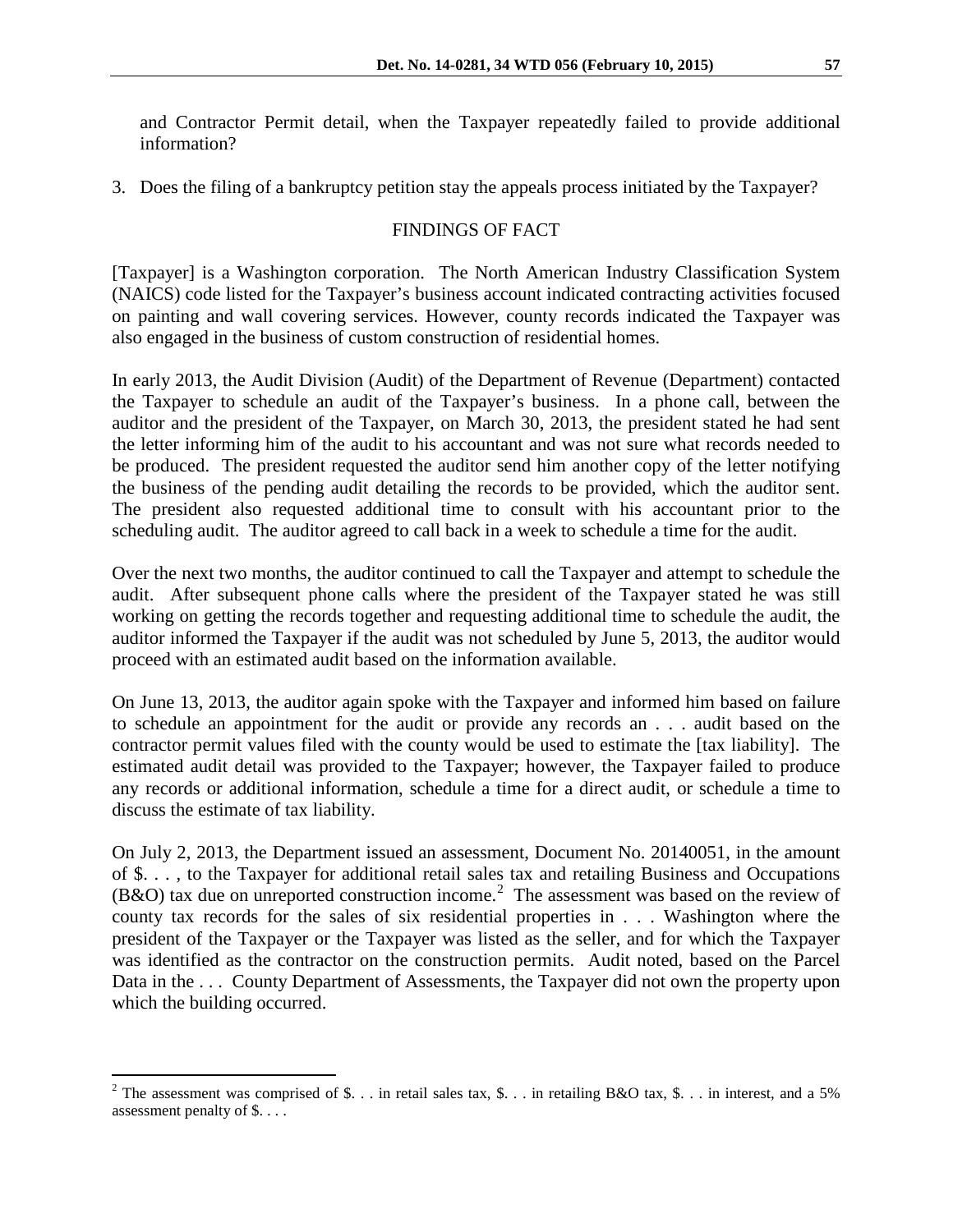The Taxpayer appealed the assessment generally alleging the business was a non-operating corporation that did not receive or generate any income. The appeal petition indicated the Taxpayer was gathering supporting documentation that would be provided; however, no additional records or information was produced.

A hearing on the appeal was scheduled for February 6, 2014.<sup>[3](#page-2-0)</sup>

On February 5, 2014, the Taxpayer's bankruptcy attorney sent copies of a petition filing for Chapter 7 Bankruptcy, and asserted the filing of this petition should stay the appeal process. The ALJ contacted the bankruptcy attorney and left a message for the Taxpayer indicating because the appeal process is the last step in the assessment becoming final, it is considered part of the assessment process by the Department and accordingly is not stayed by the bankruptcy filing. The bankruptcy attorney was provided with a contact in the Attorney General's office, who works on bankruptcy matters for the Department, if he wished to discuss the matter further.

Messages were subsequently left for both the Taxpayer and the bankruptcy attorney requesting they contact the ALJ to reschedule the hearing and if the hearing was not rescheduled, the ALJ would proceed to resolve the case based on the materials available. Two additional phone calls were made to the Taxpayer on February 26, 2014 and March 31, 2014; however, the Taxpayer did not respond to these calls. The hearing was never rescheduled and no additional materials were provided.

### ANALYSIS

RCW 82.32.070 provides:

 $\overline{a}$ 

(1) Every person liable for any fee or tax imposed by chapters 82.04 through 82.27 RCW shall keep and preserve, for a period of five years, suitable records as may be necessary to determine the amount of any tax for which he may be liable, which records shall include copies of all federal income tax and state tax returns and reports made by him. All his books, records, and invoices shall be open for examination at any time by the department of revenue.

*See also* WAC 458-20-254 (Rule 254); Det. No. 99-341, 20 WTD 343 (2001).

In this case, when contacted by the Department and [asked to produce] business records for Audit, the Taxpayer evaded scheduling an appointment for the audit and did not [produce] any of the requested business records. Audit then informed the Taxpayer it would proceed to estimate the tax liability based on the information in its possession. The authority to generate such an estimate is provided by RCW 82.32.100, which provides:

(1) If any person fails or refuses to make any return or to make available for examination the records required by this chapter, the department shall proceed, in such manner as it may deem best, to obtain facts and information on which to base its estimate of the tax;

<span id="page-2-0"></span> $3$  The letter setting the hearing also informed the Taxpayer in the event he failed to appear for the hearing the appeal may be decided without a hearing.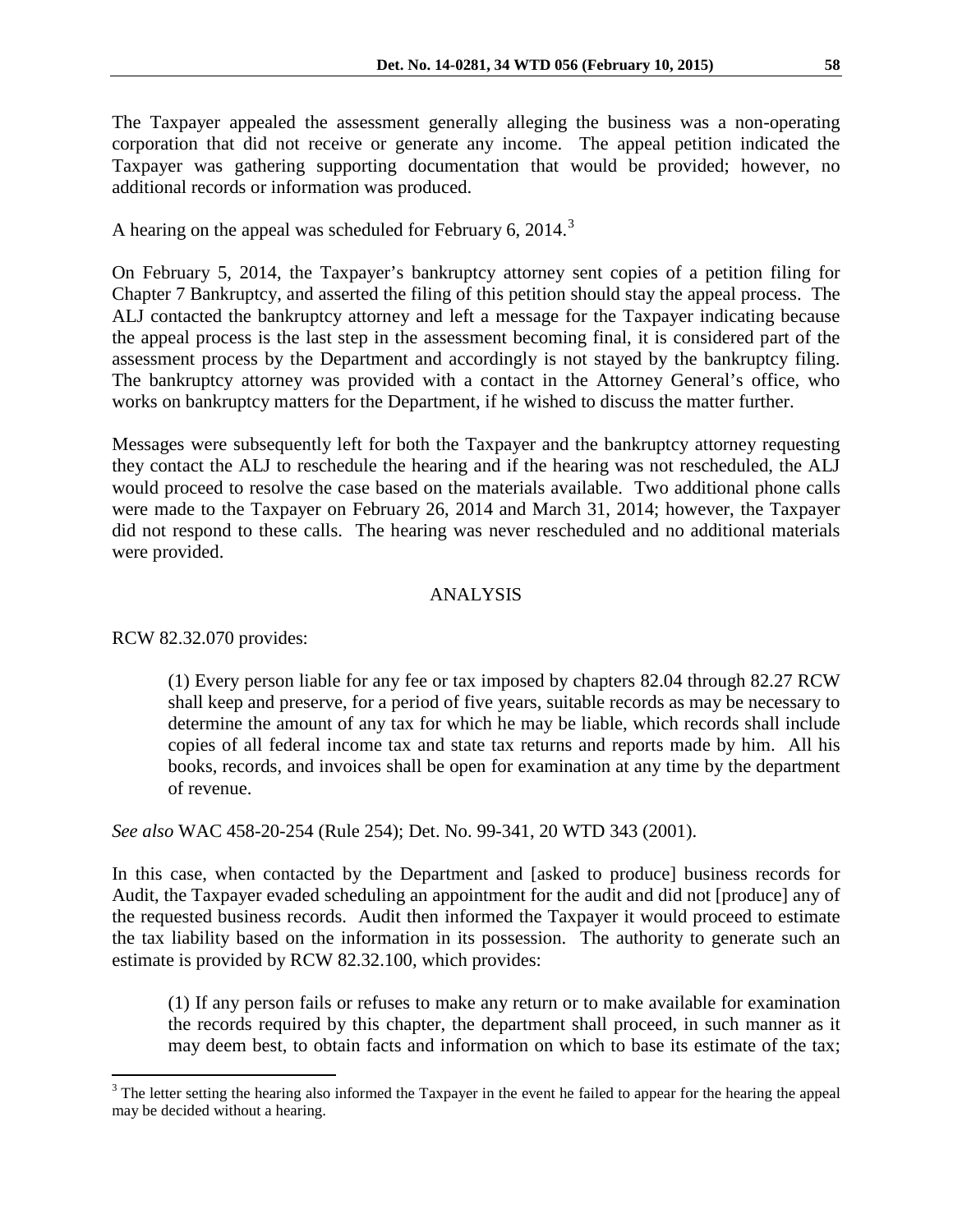and to this end the department may examine the records of any such person as provided in RCW 82.32.110.

Washington imposes the B&O tax on the privilege of engaging in business in this state. Depending on the nature of the business activity being conducted, the tax is levied upon the value of products, the gross proceeds of sales, or the gross income of the business. RCW 82.04.220.

WAC 458-20-170 (Rule 170) is the Department's administrative rule implementing the statutes regarding construction activities, RCW 82.04.040, RCW 82.04.050, RCW 82.08.020, RCW 82.08.130, and RCW 82.12.020. Prime contractors are taxable upon the gross contract price under the retailing B&O tax classification and are required to collect from consumers the retail sales tax measured by the full or gross contract price. RCW  $82.04.050(2)(b)$ ; Rule 170(3)(2). Prime contractors are also required to collect from consumers the retail sales tax measured by the full or gross contract price. See RCW 82.08.020. Speculative Builders in contrast construct buildings for sales or rental upon real estate they own.<sup>[4](#page-3-0)</sup> Rule 170(2).

Contractor permit detail in . . . County identified the Taxpayer as the contractor for the construction of six residential properties in . . . , Washington. The construction permits for these properties were obtained between March of 2010 and February of 2013. Because the parcel information for the property upon which the houses were built did not identify the Taxpayer as the owner of the property on which the construction occurred, the records did not indicate a basis to consider the construction work as speculative building. Because the Taxpayer did not provide Audit with record or detail, the value of the construction detailed on the construction permit was used as the total contract price for the construction at issue. We conclude [that,] because of Taxpayer's failure to provide the requested detail on the construction activities at issue, Audit reasonably relied upon the price information in the construction permits to provide an estimate of the total contract price subject to retail sales tax and retailing B&O tax under the authority provided by RCW 82.32.100(1) for developing estimates.

We find no facts that would establish Audit abused its discretion in generating the estimate at issue. An abuse of discretion occurs when a decision rests on untenable grounds or is manifestly unreasonable. *Mayer v. Sto Indus., Inc.*, 156 Wn.2d 677, 684, 132 P.3d 115 (2006). Ample opportunity was provided to the Taxpayer to produce the requested business records and no detail was provided; so, Audit reasonably relied upon the contract price information detailed in the construction permits for the residences to estimate the taxable contract price for the construction services at issue.

We note it is the taxpayer who bears the burden of proof when contesting a tax assessment. RCW 82.32.160; .180; *Budget Rent-A-Car of Washington-Oregon, Inc. v. Dep't of Revenue*, 81 Wn.2d 171, 500 P.2d 764 (1972). The taxpayer must prove that a tax assessment should be modified or cancelled. *Group Health Co-op v. Tax Comm'n*, 72 Wn.2d 422, 433 P.2d 201 (1967). In this case, the Taxpayer has provided neither information nor any substantive argument

 $\overline{a}$ 

<span id="page-3-0"></span><sup>&</sup>lt;sup>4</sup> Speculative builders pay sales tax or use tax upon all materials purchased by them, and on all charges made by their subcontractors, but do not pay B&O tax on the sale or lease of the building they have constructed. Rule 170(2).